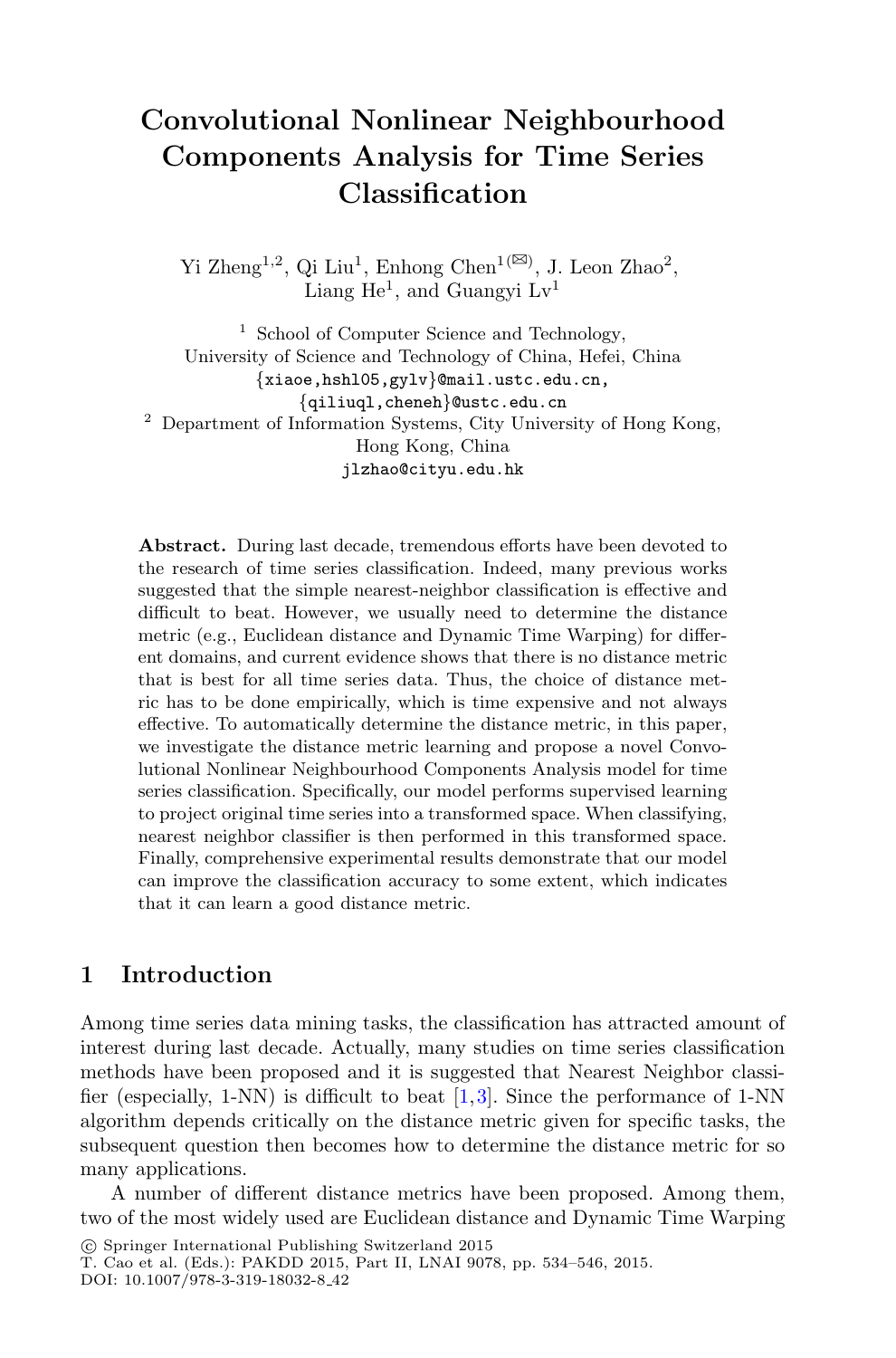(DTW) [\[1](#page-11-0)[,3](#page-11-1),[22\]](#page-12-0). Euclidean distance is simple and efficient, and it could achieve a good performance for certain applications. In contrast, DTW introduces the alignment of two sequences and allows the points of different time stamps to match, which leads to even better performance than Euclidean distance for some scenarios. However, one of the deficiencies of DTW is that it needs more time cost when calculating the distance. Also, even though 1-NN with DTW can achieve best performance in many domains, for some other applications, it performs no better than other distance metrics. In summary, current evidence shows that there is no distance metric that is best for all time series data [\[3\]](#page-11-1). Typically, the choice of distance metric has to be determined empirically, which is time expensive and not always effective. Hence, we believe that it's a challenge to choose a suitable distance metric for the specific data set automatically.

Inspired by the learning perspective, we investigate to use distance metric learning to obtain better distance metric and further to improve the classification performance for time series data. Indeed, many distance metric learning methods have been proposed. For instance, [\[4](#page-12-1)] provided a linear transformation model named Neighbourhood Components Analysis (NCA) to optimize the performance of *k*-NN in the learnt low-dimensional space. As [\[19](#page-12-2)] noted, the linear transformation has a limitation that "it cannot model higher-order correlations between the original data dimensions". Hence, [\[19\]](#page-12-2) proposed a nonlinear distance metric learning model named Nonlinear NCA (NNCA). The discovered low-dimensional representations could work better than previous linear NCA. Unfortunately, both Linear NCA (LNCA) and NNCA models cannot capture the intrinsic property of the time series data, i.e., time shift.

To capture the time shift property, in this paper, we consider the merit of Convolutional Neural Network (CNN), e.g., invariance of spatial-temporal, and propose a novel distance metric learning method for time series. Specifically, we follow NNCA model [\[19\]](#page-12-2) and propose a novel Convolutional Nonlinear Neighbourhood Components Analysis (CNNCA) model, which could not only learn a nonlinear transformation from the data but also naturally capture the time shift of sequences. Based on the learnt distance metric, 1-NN classifier would be used to perform the classification. Moreover, we conduct comprehensive experiments on the data sets from UCR Time Series repository [\[7](#page-12-3)]. By comparing to conventional Euclidean distance, DTW and window constraint DTW, the experimental results reveal the classification performance is improved for many data sets, especially for the data sets that have sufficient training samples for each class. On the other hand, we also evaluate the efficiency of each method. It reveals that CNNCA is more efficient for larger data set and long time series. We summarize the contributions of this paper in these parts:

- Though there are several studies that have explored the distance metric learning for time series data  $[12,15]$  $[12,15]$  $[12,15]$ , to the best of our knowledge, we are the first to consider the time shift property when learning distance metric for the time series classification task.
- Along this line, we propose a novel distance metric learning method CNNCA for time series data, which can obtain combined feature representation by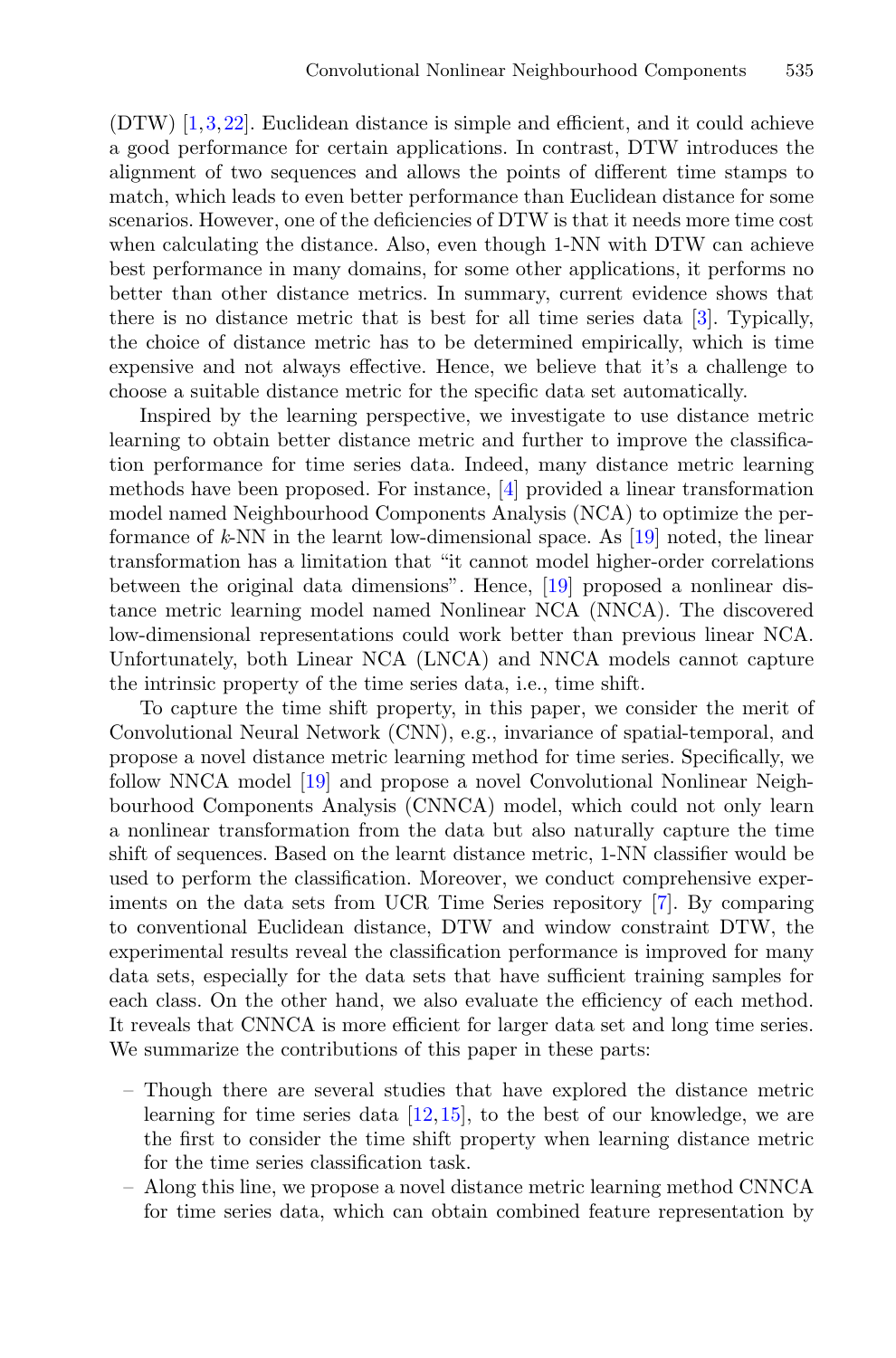concatenating CNN and Multiple Perceptron (MLP), and then learn a distance metric based on the scheme of stochastic neighbour assignments.

– We conduct comprehensive experiments on amount of public data sets, then compare the performance of CNNCA with other distance metrics, including not only three conventional distance metrics, but also two learnt by LNCA and NNCA. The results prove that CNNCA can improve classification accuracy to some extent, especially for the relatively large scale data sets.

The rest of this paper is organized as follows. Section [2](#page-2-0) shows the related studies. Definitions of time series and relevant distance metric learning methods are given in section [3.](#page-3-0) In section [4,](#page-5-0) the CNNCA is introduced and comprehensive experiments are presented in section [5.](#page-7-0) Finally, we conclude the paper and give the future work in section [6.](#page-11-2)

# <span id="page-2-0"></span>**2 Related Work**

We group the related studies into two categories. In the first category, researchers focus on improving the performance of time series classification by choosing distance metrics combined with 1-NN classifier. As [\[1,](#page-11-0)[16](#page-12-6)[,22\]](#page-12-0) claimed, the Nearest Neighbour (NN) classification algorithm (especially 1-NN) has been empirically proven as the current state-of-the-art  $[1,16,22]$  $[1,16,22]$  $[1,16,22]$  $[1,16,22]$ . Then the challenge of 1-NN is how to determine the distance metric for specific data sets. Extensive experiments have been conducted by [\[3\]](#page-11-1) on amount of time series data sets and many distance metrics have been evaluated, i.e., Manhattan distance, Euclidean distance,  $L_{\infty}$ -norm, DISSIM, DTW, LCSS, EDR, Swale, ERP, TQuEST, SpADe [\[3\]](#page-11-1). According to the experimental results, they concluded that there is no clear evidence that there exists one similarity measure that is superior to others for most of data sets. Hence, for specific data set, it is challenging to determine a suitable distance metric for better performance.

In the second category, researchers concentrate on the distance metric learning (or manifold learning). Essentially, the aim of distance metric learning is to learn either a linear or nonlinear transformation based on the original data for further tasks (e.g., classification, clustering or visualization) [\[4](#page-12-1)[,12](#page-12-4),[15,](#page-12-5)[19\]](#page-12-2). For instance, [\[4\]](#page-12-1) proposed a method by optimizing the expected leave-one-out error of a stochastic nearest neighbor classifier in the projection space, which can learn a linear distance metric to be used for data visualization and fast classification. [\[19\]](#page-12-2) said that the linear transformation cannot capture the higher-order correlations between original data dimensions and proposed a nonlinear NCA model, which stacks multiple neural networks to learn the nonlinear transformation for handwritten digit recognition task. To the best of our knowledge, there are only several existing studies using distance metric learning on time series classification. For instance, [\[15\]](#page-12-5) considered to learn a variation of Mahalanobis distance and performed the time series classification with 1-NN algorithm. They concluded that such a kind of distance is inferior to DTW in accuracy but it is more efficient. Recently, [\[12\]](#page-12-4) proposed two novel models to learn a task-specific similarity measure for time series data, however, the transformation is still linear.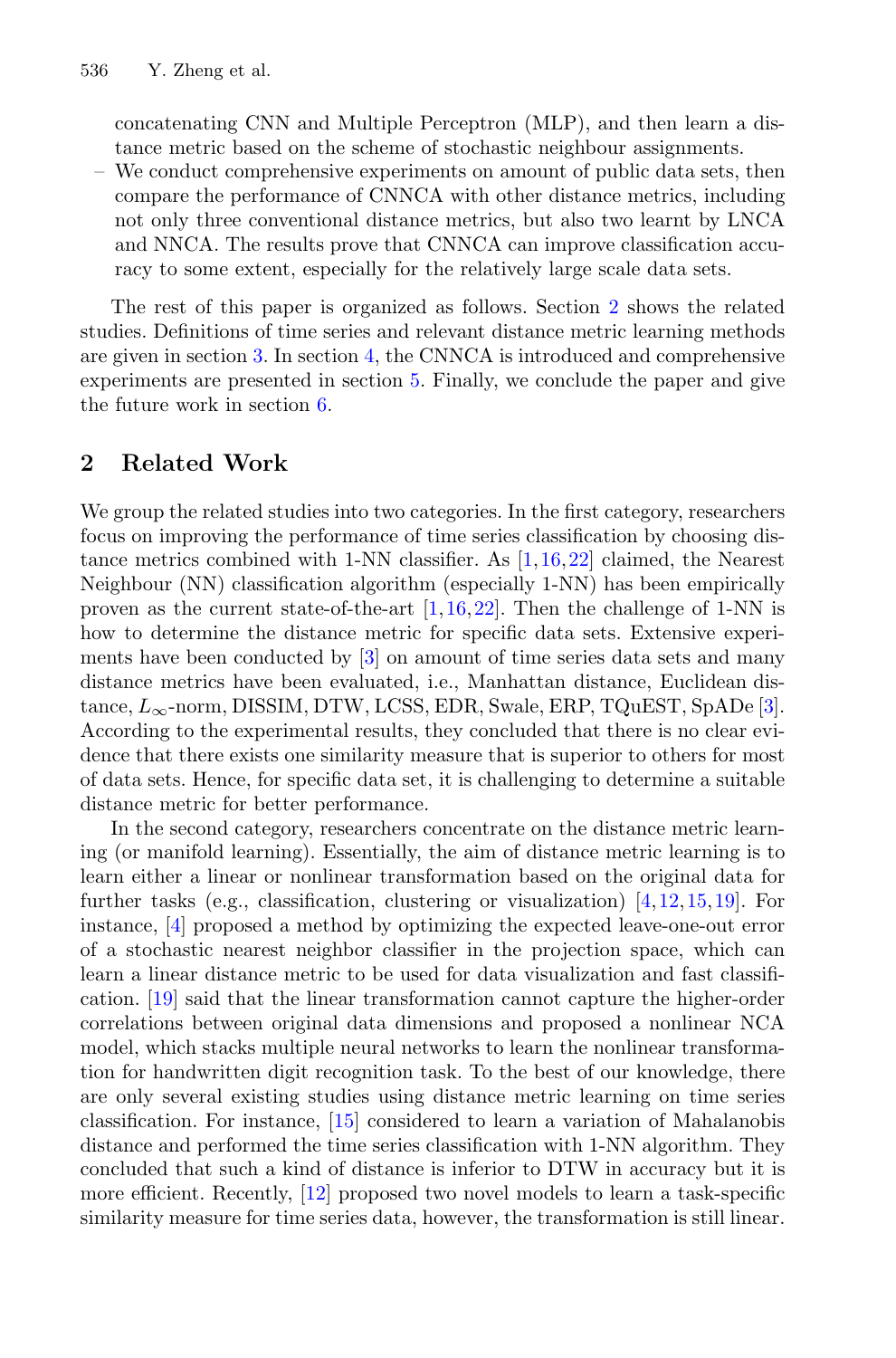In general, existing distance metric learning methods either linear or nonlinear cannot capture the time shift property well, thus the performance of time series classification are suffered. Motivated from the nonlinear distance metric learning and utilizing the merit of CNN, we will propose a convolutional nonlinear NCA model to learn a better distance metric for time series, and further improve the performance of classification.

# <span id="page-3-0"></span>**3 Preliminaries**

In this section, we provide preliminaries for our work. Specifically, we first give the definitions of time series and subsequence. Then, two related distance metric learning models are explained.

#### **3.1 Definitions of Time Series and Subsequence**

**Definition 1** *A time series (denoted as* T*) is a sequence of data points, measured typically at successive points in time spaced at uniform time intervals. A time series can be denoted as*  $T = t_1, t_2, ..., t_n$ , and *n is the length of*  $T$ *.* 

Following the previous works [\[5\]](#page-12-7), we first extract some subsequences from the long time series instead of classifying time series with the whole sequence. Then, we proceed the classification with these subsequences, since the pattern or shape in the subsequences of time series could be a key feature to distinguish different classes of time series. The subsequence is defined as follows.

**Definition 2** *Subsequence is a series of consecutive points which are extracted from a long time series* T *and could be denoted as*  $s = t_i, t_{i+1}, ..., t_{i+k-1}$ *, where* k *is the length of subsequence, and we have*  $1 \leq i \leq n, 1 \leq k \leq n$  *and*  $i+k-1 \leq n$ *.* 

Three conventional distance metrics are most widely used: Euclidean distance, DTW and window constraint DTW. Due to space limitations, we skip the details of these distance metrics (which could be found in [\[3,](#page-11-1)[22](#page-12-0)]).

## **3.2 Distance Metric Learning**

Many distance metric learning methods have been proposed during last decade [\[4](#page-12-1)[,19](#page-12-2)]. In this paper, we concentrate on two preliminary methods on Neighborhood Components Analysis (NCA), i.e., linear and nonlinear NCAs.

**Linear Neighbourhood Components Analysis (LNCA).** Based on stochastic neighbour assignments in the transformed space, [\[4\]](#page-12-1) introduced a differentiable cost function for learning neighbour components analysis. Specifically, for each point  $x_i$ , it selects another point  $x_j$  as its neighbour with the probability  $p_{ij}$ , and furthermore,  $x_i$  would be classified as the label of point  $x_j$  with the same probability. In the softmax scheme, the definition of  $p_{ij}$  with Euclidean distance is shown in Equation [1.](#page-4-0)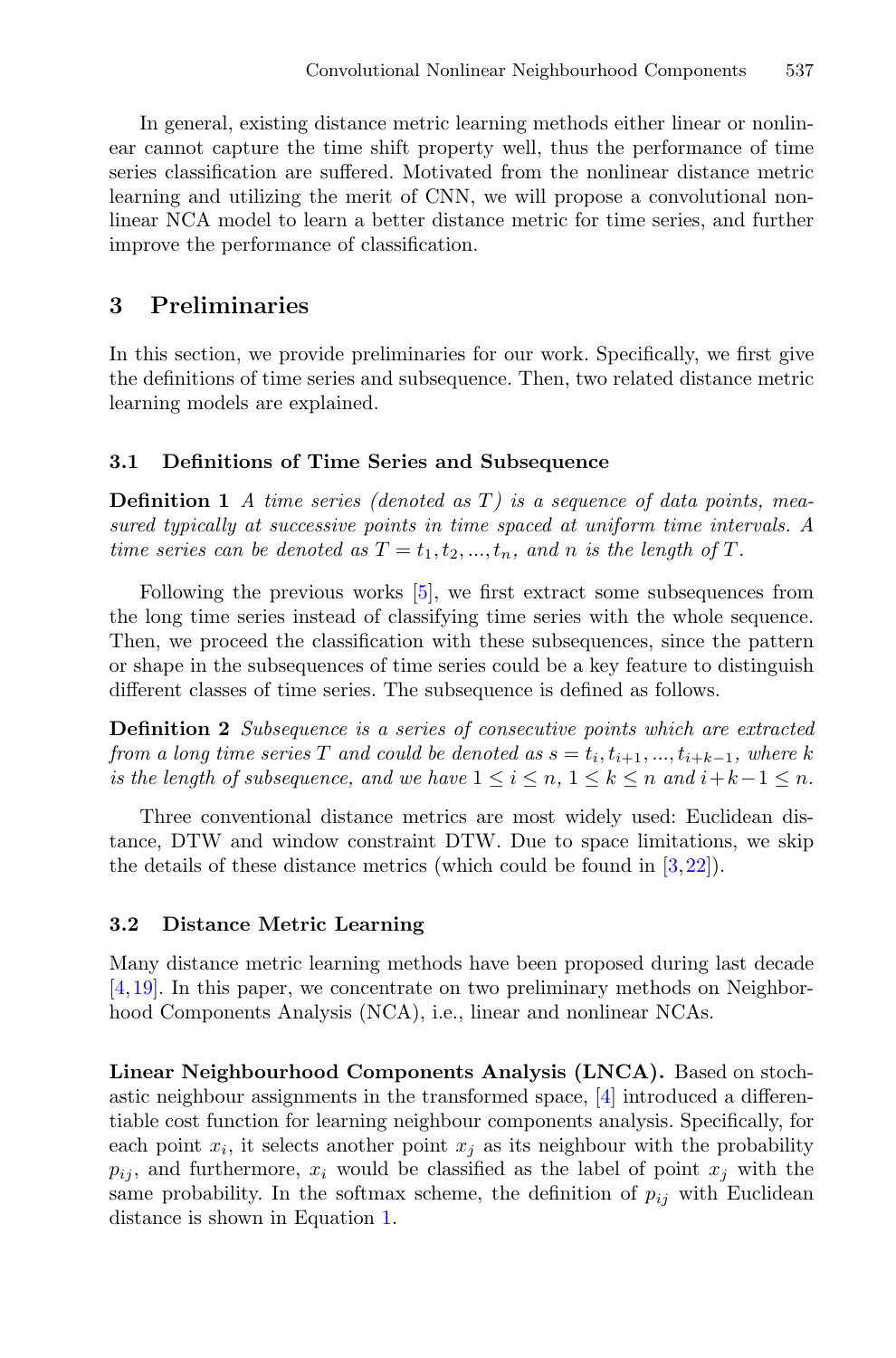<span id="page-4-0"></span>538 Y. Zheng et al.

<span id="page-4-4"></span>
$$
p_{ij} = \frac{exp(-||Ax_i - Ax_j||^2)}{\sum_{k \neq i} exp(-||Ax_i - Ax_k||^2)}, \quad p_{ii} = 0,
$$
\n(1)

where  $A$  is the matrix that needs to be learnt for transforming the input data linearly. Based on such a stochastic neighbour assignments scheme, the probability that point  $x_i$  would be classified correctly is computed as follows.

$$
p_i = \sum_{j \in C_i} p_{ij},\tag{2}
$$

where  $C_i$  represents the set of points that have same class label as point  $x_i$ , and  $c_i$ denotes the class label of point  $x_i$  then we define this set as  $C_i = \{j|c_i = c_j\}$ . The objective function of LNCA is shown in Equation [3,](#page-4-1) which is also the expected number of points that is correctly classified.

$$
\mathcal{L} = \sum_{i} \sum_{j \in C_i} p_{ij} = \sum_{i} p_i.
$$
 (3)

<span id="page-4-2"></span><span id="page-4-1"></span>To maximize the objective function, the common method is to use a gradient based optimizer according to the derivative of  $\mathcal{L}$ . When we denote that  $x_{ij} =$  $x_i - x_j$ , then the derivative of  $\mathcal L$  with respect to A is derived in Equation [4.](#page-4-2)

$$
\frac{\partial \mathcal{L}}{\partial A} = -2A \sum_{i} \left( p_i \sum_{k} p_{ik} x_{ik} x_{ik}^\top - \sum_{j \in C_i} p_{ij} x_{ij} x_{ij}^\top \right). \tag{4}
$$

**Nonlinear Neighborhood Components Analysis (NNCA).** The limitation of linear transformation is that it cannot capture the higher-order correlations between original data dimensions [\[19\]](#page-12-2). Based on LNCA and by introducing a multilayer neural network, [\[19\]](#page-12-2) proposed a Nonlinear Neighborhood Components Analysis (NNCA) model.

<span id="page-4-3"></span>In contrast to Equation [1,](#page-4-0) for NNCA model, the probability that point  $x_i$ selects one of its neighbours  $x_j$  and inherits the class label of  $x_j$  is defined in Equation [5.](#page-4-3)

$$
p_{ij} = \frac{exp(-||f(x_i) - f(x_j)||^2)}{\sum_{k \neq i} exp(-||f(x_i) - f(x_k)||^2)}, \quad p_{ii} = 0,
$$
\n(5)

where  $f(\cdot)$  is the nonlinear transformation learnt by a multilayer neural network, which is different from the linear transformation of LNCA in Equation [1](#page-4-0) (i.e.,  $Ax_i$ ). Besides that, the subsequent process of NNCA model is similar to LCNA as shown in Equation [2](#page-4-4) and [3,](#page-4-1) which includes the probability that point  $x_i$  belongs to a certain class z and the objective function. The optimization of the objective function is performed with gradient ascent method. Denote  $x_{ij} = x_i - x_j$ , the derivative of  $\mathcal L$  with respect to  $f(x_i)$  is derived as: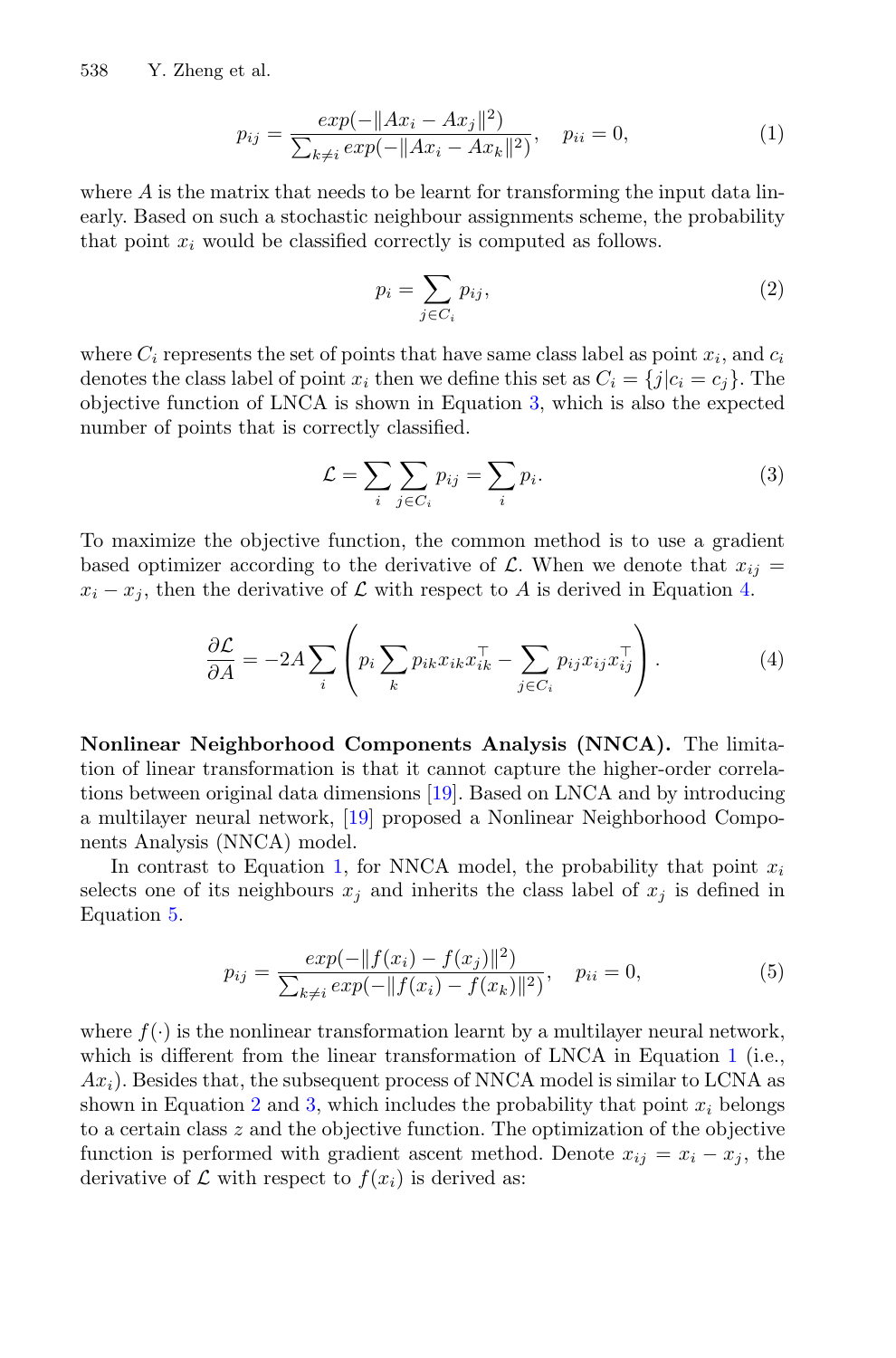<span id="page-5-2"></span>
$$
\frac{\partial \mathcal{L}}{\partial f(x_i)} = 2 \bigg( \sum_{l:c^l=c^i} p_{li} d_{li} - \sum_{l \neq i} \bigg( \sum_{q:c^l=c^q} p_{lq} \bigg) p_{li} d_{li} \bigg) - 2 \bigg( \sum_{j:c^i=c^j} p_{ij} d_{ij} - \sum_{j:c^i=c^j} p_{ij} \bigg( \sum_{z \neq i} p_{iz} d_{iz} \bigg) \bigg).
$$
(6)

Through computing gradient and iterating to update the parameters, then we could obtain the nonlinear transformation when the model convergent.

Even though NNCA can learn a nonlinear transformation of the input space, it does not consider the time shift and still cannot capture the intrinsic property of time series. Therefore, for time series classification, both of LNCA and NNCA cannot achieve good performance. We will verify this in the experiments.

## <span id="page-5-0"></span>**4 Convolutional Nonlinear NCA (CNNCA)**

In this section, we show the novel distance metric learning model CNNCA, including the architecture and the learning procedure. Meanwhile, we explain how to perform classification with CNNCA at the end of this section.

#### **4.1 Architecture**

We follow the scheme of NCA model and extend the nonlinear NCA model for subsequent classification. Specifically, we propose a novel Convolutional Nonlinear Neighborhood Components Analysis (CNNCA) model to learn a better distance metric for time series. By consideration of time shift property of time series, the motivation of introducing CNN into distance metric learning is that convolutional and pooling operations can preserve the spatial and temporal locality, i.e.,



<span id="page-5-1"></span>**Fig. 1.** Architecture of Convolutional Nonlinear Neighborhood Components Analysis. *X* and *Y* represent two time series that have identical class label.  $f(X)$  and  $f(Y)$ denote the nonlinear transformation.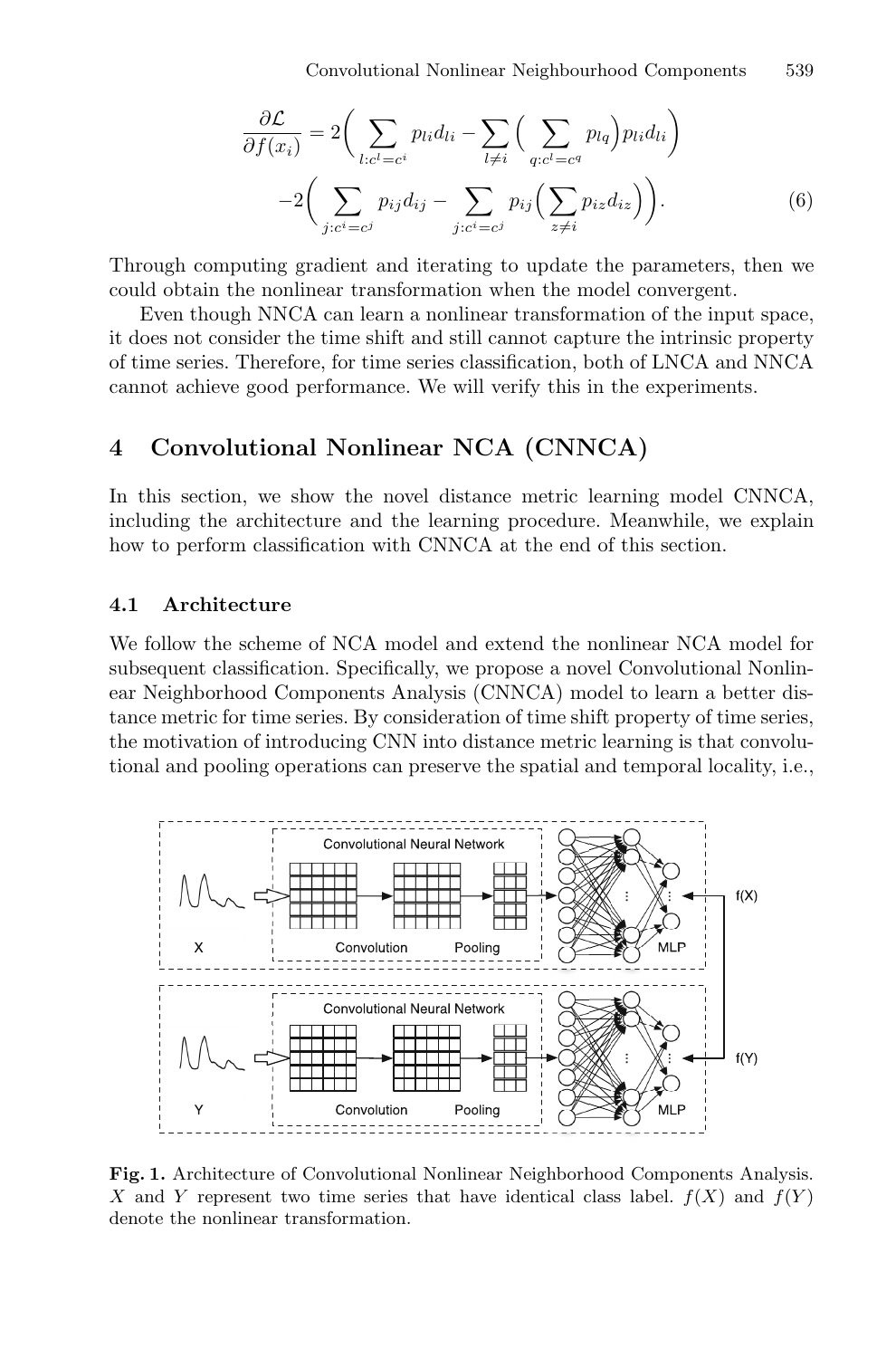CNN has the advantage of time shift invariance to some extent [\[9](#page-12-8)], which may improve the performance of subsequent classification. Furthermore, MLP can combine the feature representations learnt by CNN and perform nonlinear transformation for better classification. Hence, CNNCA extends LNCA by combining CNN and MLP, in other words, the distance  $d_{ij}$  between two projected points with respect to  $x_i$  and  $x_j$ , is calculated in this form:  $d_{ij} = ||f(x_i) - f(x_j)||^2$ , where  $f(\cdot)$  defines a nonlinear transformation through convolutional neural networks and multilayer perceptron. We illustrate the architecture of CNNCA model in Fig. [1.](#page-5-1) The probability that point i belongs to class  $z$  depends on the relative proximity for all other points that belongs to class  $z$ , which is the same as NNCA that was shown in Equation [2.](#page-4-4) Moreover, similarly, the distribution of distance  $p_{ij}$  is formalized and was shown in Equation [5.](#page-4-3) The objective function of CNNCA is identical to that of linear and nonlinear NCA in Equation [3.](#page-4-1) Our aim is to maximize this function, from another perspective,  $\mathcal L$  is the expected number of correctly classified points for the training data.

## **4.2 Optimization**

Based on conventional backpropagation algorithm, to update the parameters iteratively, feedforward computation and backpropagation need to be performed alternatively until the model converges.

**Feedforward Pass.** The feedforward pass aims to perform the nonlinear transformation from the input time series to the final low-dimensional space. Concretely, we use CNN to learn the features and then feed the output feature maps into a MLP, the purpose of which is to combine of the learnt features and obtain a good distance metric at the final layer. For the traditional CNN, it could consist of multiple stages and each stage contains three cascaded layers [\[8,](#page-12-9)[9,](#page-12-8)[11](#page-12-10)[,21,](#page-12-11)[24\]](#page-12-12). We briefly recall the process of these three layers, i.e., filter (convolutional), activation and pooling layers.

$$
\mathbf{z}_j^l = \sum_i \mathbf{x}_i^{l-1} * \mathbf{k}_{ij}^l + b_j^l, \quad \mathbf{x}_j^l = \phi(\mathbf{z}_j^l), \quad \mathbf{x}_j^{l+1} = pool(\mathbf{x}_j^l),
$$

where  $*$  denotes the convolutional operation,  $pool(\cdot)$  represents the function used in pooling layer, and  $\phi(\cdot)$  represents the activation function. Besides,  $\mathbf{x}_i^{l-1}$  and  $\mathbf{z}_j^l$ denote the input and output of filter layer and the superscript  $l$  represents which layer they involve.  $\mathbf{z}_j^l$  and  $\mathbf{x}_j^l$  denote the input and output of activation layer,  $\mathbf{x}_j^l$ and  $\mathbf{x}_j^{l+1}$  denote the input and output of pooling layer. For pooling layer, *average* and *max* pooling strategies are most widely used [\[13](#page-12-13)[,20\]](#page-12-14). While the activation function could be considered as  $sigmoid(\cdot)$ ,  $tanh(\cdot)$  and ReLU [\[14](#page-12-15)[,23](#page-12-16)]. We adopt *max* pooling and ReLU function in this paper due to their good generality and fast convergence  $[13, 14, 20, 23]$  $[13, 14, 20, 23]$  $[13, 14, 20, 23]$  $[13, 14, 20, 23]$  $[13, 14, 20, 23]$ .

After CNN, we also use a 2-layers fully-connected MLP to combine the learnt features, since the feedforward pass of MLP is standard and the space consumption is limited. More details of MLP can be referred to [\[10](#page-12-17)].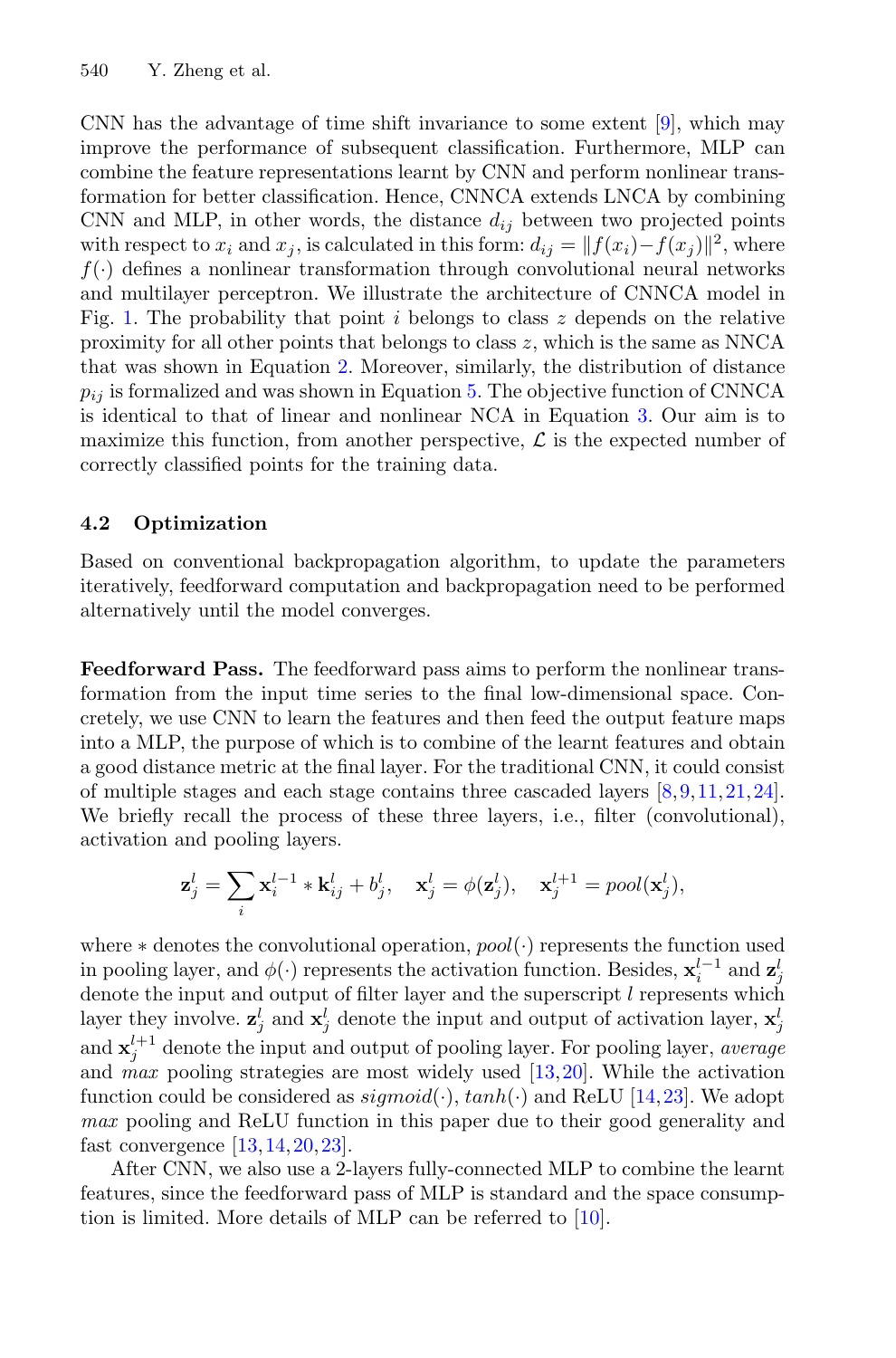**Backpropagation Pass.** In this paper, we utilize the backpropagation algorithm to train the CNNCA model. Specifically, once the loss function  $\mathcal{L}$  is acquired, then based on the chain-rule of derivatives, the error can be propagated back from layer to layer reversely. Here, the derivative of  $\mathcal L$  with respect to  $f(x_i)$  is the same as that of NNCA model, which is already shown in Equation [6.](#page-5-2) Then the error could be propagated back to the conventional MLP based on  $\frac{\partial \mathcal{L}}{\partial f(x_i)}$  layer-wise. After that, the backpropagation of conventional CNN is performed layer by layer reversely [\[2](#page-11-3)[,24](#page-12-12)].

#### **4.3 Classification with Distance Metric Learning**

We adopt an objective and widely used evaluation method in this work  $[6]$  $[6]$ , which uses 1-NN classifier on labeled training data to evaluate the classification accuracy of the distance metric used. Each time series has been labeled with correct class in both of training and test sets. 1-NN classifier tries to find the nearest neighbour of input and predict its class label as that of nearest neighbour. For distance metric learning framework, once we have learnt the transformations, according to specific models (LNCA, NNCA, CNNCA), we first transform the test data and training data. Then, 1-NN classifier would be applied on the transformed training and test data for further classification. In this way, the better the distance metric the lower the classification error should be observed.

### <span id="page-7-0"></span>**5 Experiments**

In this section, we conduct experiments on a bunch of public time series data sets, and we demonstrate: 1) the classification accuracies/errors with respect to different distance metrics i.e., CNNCA and other existing distance metrics; 2) the comparison of classification performance on the largest 9 data sets with more training samples; 3) the efficiency analysis and discussion.

#### **5.1 Experimental Setup**

We conduct comprehensive experiments on 39 diverse time series data sets, provided by UCR Time Series repository [\[7](#page-12-3)], which is shown in the first column of Table [1.](#page-8-0) As claimed by [\[3\]](#page-11-1), these 39 diverse data sets could make up approximately more than 90% of all publicly available, labeled time series data sets. Besides, the preprocessing was also applied, e.g., standard normalization was formed for each data set and the maximum scale of each time series is 1.0.

Previous studies observed that Euclidean distance (ED), Dynamic Time Warping (DTW) and window constraint DTW (denoted as  $DTW(r)$ , r represents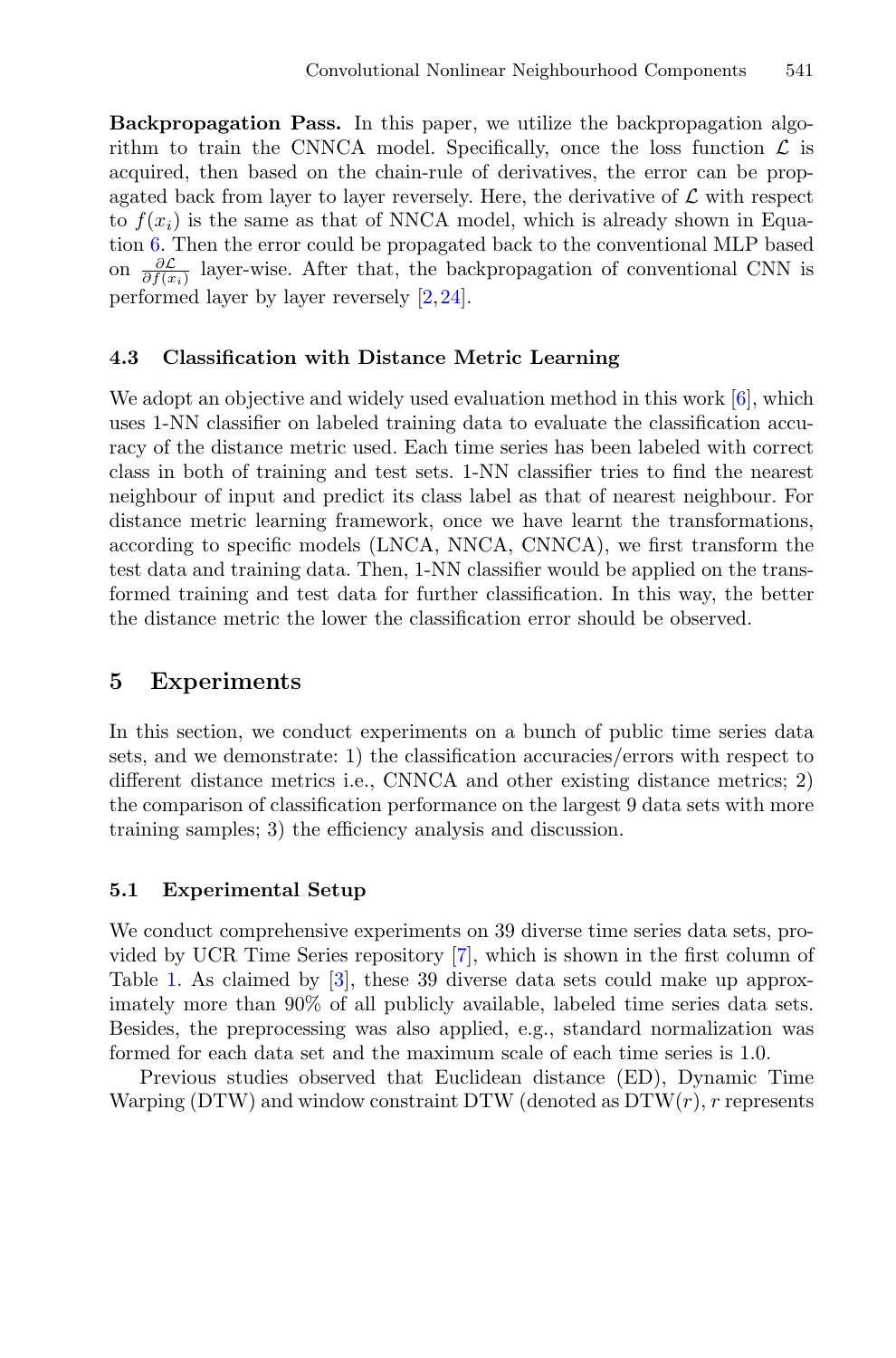the percentage of time series length) are competitive distance metrics for time series classification  $[3,17,18,22]$  $[3,17,18,22]$  $[3,17,18,22]$  $[3,17,18,22]$  $[3,17,18,22]$  $[3,17,18,22]$ . Following them, we consider five distance metrics as baseline methods of our CNNCA, and they include ED, DTW, DTW $(r)$ , and two of the related distance metric learning models LNCA and NNCA. All the six distance metrics combine 1-NN to perform classification.

#### **5.2 Experimental Results**

**Overall effectiveness.** The experimental results are shown in Table [1.](#page-8-0) Six rightmost columns of this table exhibit the classification error with respect to these different distance metrics. Bold number accompanied with star symbol of each row indicates the best result for the corresponding data set. For all 39 data sets, our CNNCA model achieves the best results on 13 out of them, which is more than that of ED  $(3)$ , DTW  $(9)$ , LNCA  $(2)$ , NNCA  $(6)$  and equals to that of  $DTW(r)$ . It reveals that our CNNCA model is competitive not only to conventional ED, DTW and  $DTW(r)$  but also to LNCA and NNCA models. Especially, it is superior to ED, LNCA and NNCA for most of the data sets.

To illustrate the performance of these different distance metrics more intuitively compared to Table [1,](#page-8-0) we also provide some scatter plots in Fig. [2](#page-9-0) to depict the pair-wise comparisons between CNNCA and the baseline distance metrics. For each of the scatter plots, the vertical  $(y)$  and horizontal  $(x)$  axes represent CNNCA and the compared distance metrics, which are denoted as "C" and "O"

|                         | classes                 | Size  | Ratio          | <b>DTW</b> | DTW(r)                | ED         | <b>LNCA</b> | NNCA            | <b>CNNCA</b> |
|-------------------------|-------------------------|-------|----------------|------------|-----------------------|------------|-------------|-----------------|--------------|
| wafer                   | $\overline{2}$          | 1.000 | 500            | 0.020      | 0.005                 | 0.005      | 0.007       | 0.005           | $0.004(*)$   |
| StarLight               | 3                       |       | 1,000 333.3    | 0.093      | 0.095                 | 0.151      | 0.155       | 0.091           | $0.090(*)$   |
| Two-Patterns            | $\overline{4}$          | 1,000 | 250            | $0(*)$     | 0.002                 | 0.090      | 0.359       | 0.085           | 0.048        |
| Chlorine                | 3                       | 467   | 155.6          | 0.352      | 0.350                 | 0.350      | 0.471       | 0.436           | $0.250(*)$   |
| yoga                    | $\overline{2}$          | 300   | 150            | 0.164      | 0.155                 | 0.170      | 0.227       | 0.232           | $0.151(*)$   |
| ECG200                  | $\overline{2}$          | 100   | 50             | 0.230      | 0.120                 | 0.120      | 0.130       | 0.100           | $0.070(*)$   |
| synthetic-control       | 6                       | 300   | 50             | 0.007      | 0.017                 | 0.120      | 0.033       | 0.047           | $0.003(*)$   |
| Thorax1                 | 42                      | 1,800 | 42.8           | 0.171      | 0.185                 | 0.209      | 0.297       | 0.295           | $0.131(*)$   |
| Thorax2                 | 42                      | 1,800 | 42.8           | 0.120      | 0.129                 | 0.135      | 0.166       | 0.264           | $0.101(*)$   |
| FaceAll                 | 14                      | 560   | 40             |            | $0.192(*)0.192(*)$    | 0.286      | 0.410       | 0.301           | 0.231        |
| MedicalImages           | 10                      | 381   | 38.1           | 0.263      | $0.253(*)$            | 0.316      | 0.379       | 0.317           | 0.321        |
| <b>ItalyPowerDemand</b> | $\overline{2}$          | 67    | 33.5           | 0.050      | 0.045                 | 0.045      | 0.038       | $0.031(*)$      | 0.044        |
| OSULeaf                 | 6                       | 200   | 33.3           | 0.409      | $0.384(*)$            | 0.483      | 0.579       | 0.533           | 0.463        |
| SwedishLeaf             | 15                      | 500   | 33.3           | 0.210      | $0.157(*)$            | 0.213      | 0.320       | 0.166           | 0.168        |
| Haptics                 | 5                       | 155   | 31             | 0.623      | 0.588                 | 0.630      | 0.653       | $0.558(*)$      | 0.617        |
| Lighting2               | $\overline{2}$          | 60    | 30             |            | $0.131(*)$ $0.131(*)$ | 0.246      | 0.197       | 0.279           | 0.213        |
| <b>FISH</b>             | $\overline{7}$          | 175   | 25             | 0.167      | $0.160(*)$            | 0.217      | 0.520       | 0.229           | 0.166        |
| Gun-Point               | $\overline{2}$          | 50    | 25             | 0.093      | 0.087                 | 0.087      | 0.047       | 0.100           | $0.033(*)$   |
| Trace                   | $\overline{4}$          | 100   | 25             | $0(*)$     | 0.010                 | 0.240      | 0.350       | 0.280           | 0.130        |
| FacesUCR                | 14                      | 200   | 14.2           | 0.095      | $0.088(*)$            | 0.231      | 0.363       | 0.241           | 0.191        |
| InlineSkate             | $\overline{7}$          | 100   | 14.2           | 0.616      | $0.613(*)$            | 0.658      | 0.769       | 0.707           | 0.660        |
| Coffee                  | $\overline{2}$          | 28    | 14             | 0.179      | 0.179                 | 0.250      | $0(*)$      | $\mathbf{0}(*)$ | 0.036        |
| SonyAIBORobotSurfaceII  | $\overline{\mathbf{2}}$ | 27    | 13.5           | 0.169      | $0.141(*)$ $0.141(*)$ |            | 0.163       | 0.172           | 0.142        |
| <b>ECGFiveDays</b>      | $\overline{2}$          | 23    | 11.5           | 0.232      | 0.203                 | 0.203      | 0.273       | $0.046(*)$      | 0.056        |
| TwoLeadECG              | $\overline{2}$          | 23    | 11.5           | 0.096      | 0.132                 | 0.253      | 0.368       | $0.068(*)$      | 0.223        |
| WordsSynonyms           | 25                      | 267   | 10.6           | 0.351      | $0.252(*)$            | 0.382      | 0.633       | 0.541           | 0.401        |
| Adiac                   | 37                      | 390   | 10.5           | 0.396      | 0.391                 | 0.389      | 0.575       | 0.783           | $0.340(*)$   |
| CBF                     | 3                       | 30    | 10             | $0.003(*)$ | 0.004                 | 0.148      | 0.141       | 0.050           | 0.141        |
| $CinC-ECG-torso$        | $\overline{4}$          | 40    | 10             | 0.349      | $0.070(*)$            | 0.103      | 0.469       | 0.251           | 0.164        |
| Lighting7               | $\overline{7}$          | 70    | 10             | $0.274(*)$ | 0.288                 | 0.425      | 0.521       | 0.425           | 0.301        |
| MoteStrain              | $\overline{2}$          | 20    | 10             | 0.165      | 0.134                 | $0.121(*)$ | 0.141       | 0.137           | 0.160        |
| SonyAIBORobotSurface    | $\overline{2}$          | 20    | 10             | 0.275      | 0.305                 | 0.305      | $0.186(*)$  | 0.236           | 0.195        |
| $50$ words              | 50                      | 450   | 9              | 0.310      | $0.242(*)$            | 0.369      | 0.629       | 0.409           | 0.338        |
| OliveOil                | $\overline{4}$          | 30    | 7.5            | $0.133(*)$ | 0.167                 | $0.133(*)$ | 0.300       | 0.167           | $0.133(*)$   |
| MALLAT                  | 8                       | 55    | $6.8$          | 0.066      | 0.086                 | 0.086      | 0.107       | $0.061(*)$      | 0.157        |
| Beef                    | 5                       | 30    | 6              | 0.500      | 0.467                 | 0.467      | 0.333       | 0.367           | $0.267(*)$   |
| FaceFour                | $\overline{4}$          | 24    | 6              | 0.170      | $0.114(*)$            | 0.216      | 0.261       | 0.227           | $0.114(*)$   |
| Symbols                 | 6                       | 25    | 4.1            | $0.050(*)$ | 0.062                 | 0.100      | 0.228       | 0.139           | 0.122        |
| DiatomSizeReduction     | $\overline{4}$          | 16    | $\overline{4}$ | $0.033(*)$ | 0.065                 | 0.065      | 0.176       | 0.046           | 0.082        |

<span id="page-8-0"></span>**Table 1.** Classification Error of Different Distance Metrics on 1-NN Classifier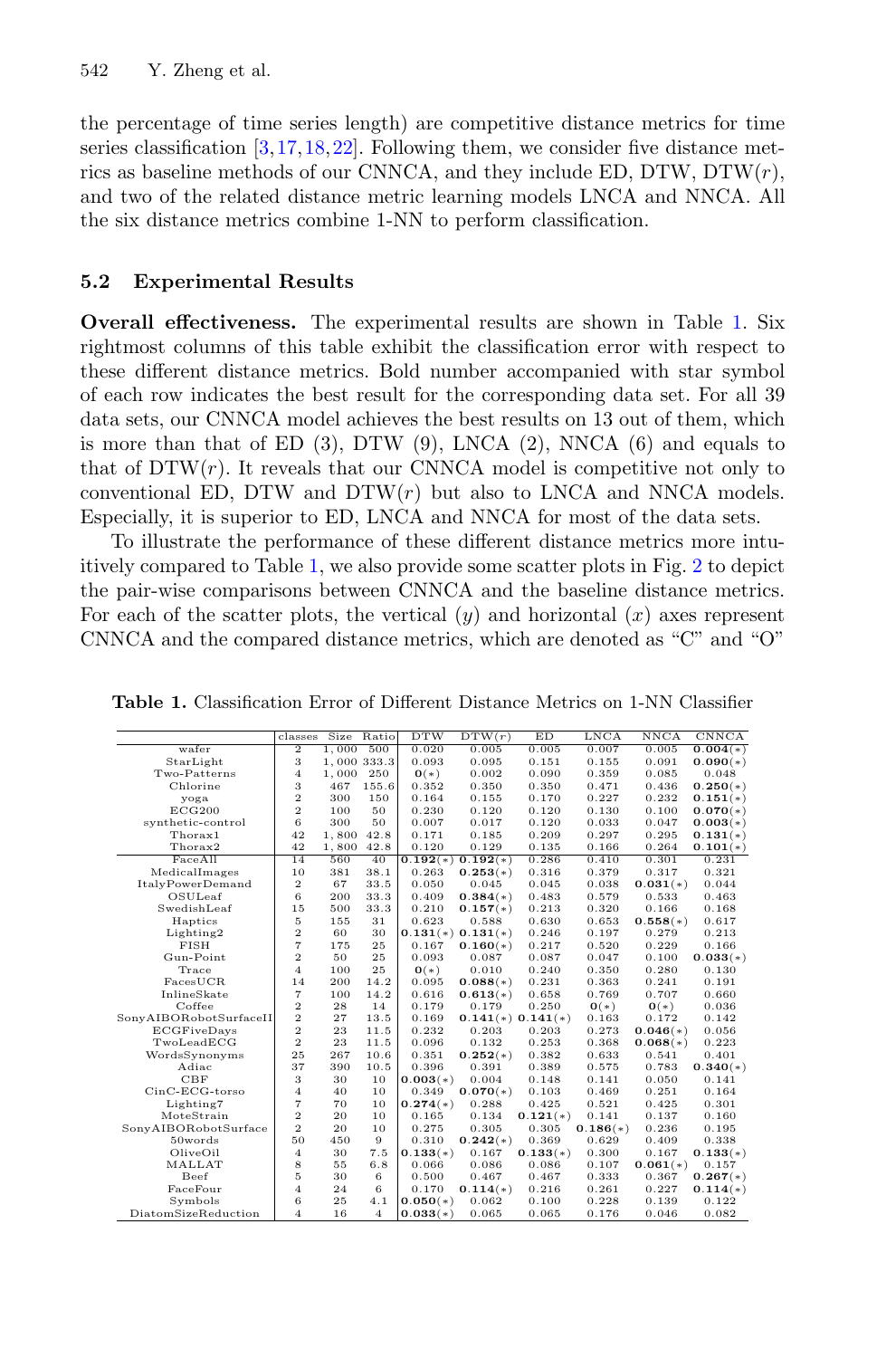(e.g., ED), respectively. The classification error ratio of two distance metrics under comparison for certain data set is a point that locates at certain coordinates  $(x, y)$ . Considering that we use classification error but not accuracy to compare the performance, if the classification error ratio (i.e., the point  $(x, y)$ ) locates above the diagonal line (red line in [2\)](#page-9-0), then it indicates that "O" is more accurate than "C", i.e.,  $x < y$ . Moreover, the further point  $(x, y)$  is away from the diagonal line, the greater the margin of classification accuracy being improved. Otherwise, when "C" is more accurate than "O", and point  $(x, y)$  would locate below the diagonal line, i.e.,  $x > y$ . All the points that locate at diagonal line indicate that they achieve identical classification error on these data sets, i.e.,  $x = y$ . Besides, more points on one side of the diagonal line indicates that one distance metric is more superior to the other.

Through comparing the classification accuracy between CNNCA and conventional ED, DTW, DTW $(r)$ , the results in Fig. [2](#page-9-0) reveal that CNNCA is superior to ED on most of the data sets, which demonstrates that such a learnt distance metric can improve the classification accuracy to some extent. However, on total 39 data sets, there is no evidence that either DTW (or  $DTW(r)$ ) is better or worse than CNNCA, even though window constraints DTW is a little better than DTW. Moreover, by comparing the classification accuracy between CNNCA and LNCA, NNCA, the results show that CNNCA outperforms both of LNCA and NNCA on most of the data sets, which provides the evidence that CNNCA is more effective than previous NCAs just as our expectation.

**Effectiveness on Large Data Sets.** We provide both the number of classes and the size of training set in Table [1](#page-8-0) (in the second and the third columns) and furthermore the average number of training samples per class is calculated as shown in the forth column. As is well known, if the training samples of each class are too few then neural networks cannot capture the features well and may obtain a poor performance. Motivated by this, we filter out the data sets that has few training samples per class, i.e., eliminating the ratio that is no larger than 40 as shown in Table [1.](#page-8-0) Finally, we obtain 9 data sets (the top 9 rows of Table [1\)](#page-8-0). Likewise, we provide Fig. [3](#page-10-0) to depict the comparisons between CNNCA and the baseline distance metrics on these 9 data sets. From both the top rows of Table [1](#page-8-0) and the results in Fig. [3,](#page-10-0) we could observe that our CNNCA model is



<span id="page-9-0"></span>**Fig. 2.** Comparison of classification accuracy between CNNCA and other baselines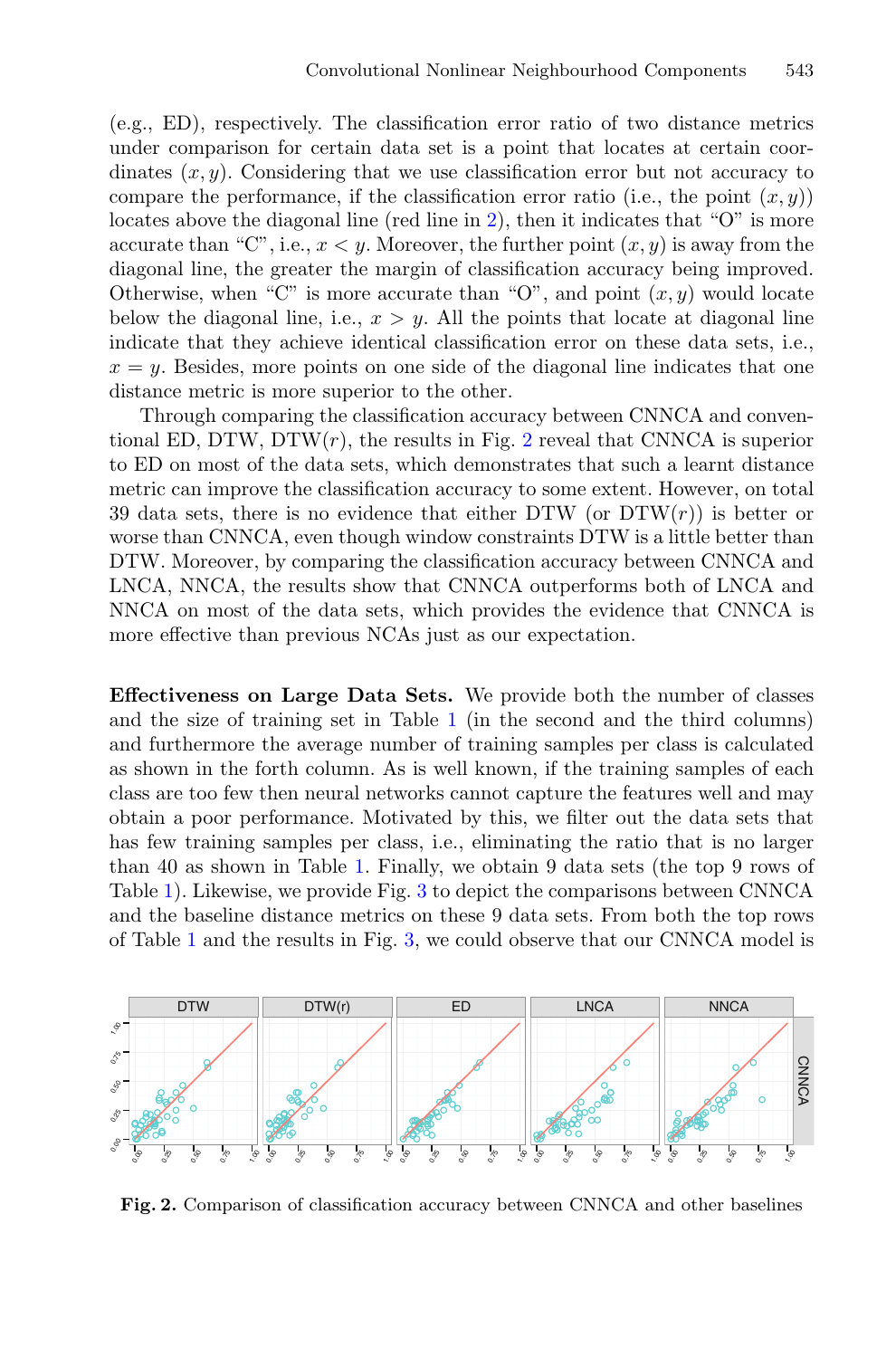

<span id="page-10-0"></span>**Fig. 3.** Comparison of classification accuracy between CNNCA and other baselines. The average number of training samples per class is more than 40.

superior to all other methods on 8 out of these 9 data sets, which demonstrates that if the training samples are sufficient then our CNNCA model could achieve good performance and outperform the baseline methods.

**Efficiency Analysis.** Supposed that the size of training set is  $N$ , and given two time series of length  $D$ , then the time complexity of ED, DTW and DTW $(r)$  are  $O(N\mathcal{D})$ ,  $O(N\mathcal{D}^2)$  and  $O(N\mathcal{D}^2r)$ , respectively, when we apply dynamic programming to compute DTW. Usually,  $r$  is no larger than  $10\%$  for most applications. Before analyzing the time complexity for LNCA, NNCA and CNNCA, we should note that we only focus on analyzing the online classification of them and skip the offline training process due to the limited space, and it is necessary to define some notations. One hidden layer NNCA is considered for convenience and the number of its hidden neurons sets to  $\tilde{n}_h$ . For CNNCA, the number of kernels in filer layer and hidden neurons in MLP are denoted as  $n_k$  and  $n_h$ , respectively. Moreover, the size of kernel and the pooling factor are usually set to 5 and 2. We use  $d$  to represent the dimensions of transformed space. To classify each test case, the time complexity of LNCA, NNCA and CNNCA are  $O(\mathcal{D}d + \mathcal{N}d)$ ,  $O(D\tilde{n}_h + \tilde{n}_h d + \mathcal{N}d)$  and  $O(5n_k \mathcal{D} + \frac{1}{2}(\mathcal{D} - 5 + 1)n_k n_h + n_h d + \mathcal{N}d)$ , respectively, where  $O(Nd)$  is the time cost of 1-NN on the transformed data and the remainder is the transformational cost. After reduction, the time cost of CNNCA is  $O(n_k\mathcal{D} + \mathcal{D}n_kn_h + n_hd + \mathcal{N}d)$ . When  $d \ll \mathcal{D}$  and  $\mathcal{N}$  is large enough, it is efficient for LNCA, NNCA and CNNCA compared to conventional ED, DTW and  $DTW(r)$  if we fix  $\tilde{n}_h$ ,  $n_h$ ,  $n_k$  to constants. We also provide the real time cost of classification on the top 9 data sets in Fig. [4,](#page-11-4) the data sets in which are ordered by the product of  $\mathcal D$  and  $\mathcal N$  increasingly. It reveals that CNNCA is more efficient for larger data set and long time series, i.e., either  $N$  or  $D$  becomes large enough.

**Discussion.** In summary, the overall experimental results demonstrate that CNNCA is competitive to not only conventional ED, DTW and  $DTW(r)$  but also LNCA and NNCA. Especially, after filtering out the relatively small data sets, our CNNCA is superior to all the other distance metrics, which verifies the motivation that CNNCA can capture the intrinsic features and improve the classification performance if the training samples per class are sufficient. By comparison with both of LNCA and NNCA, we also demonstrate that CNNCA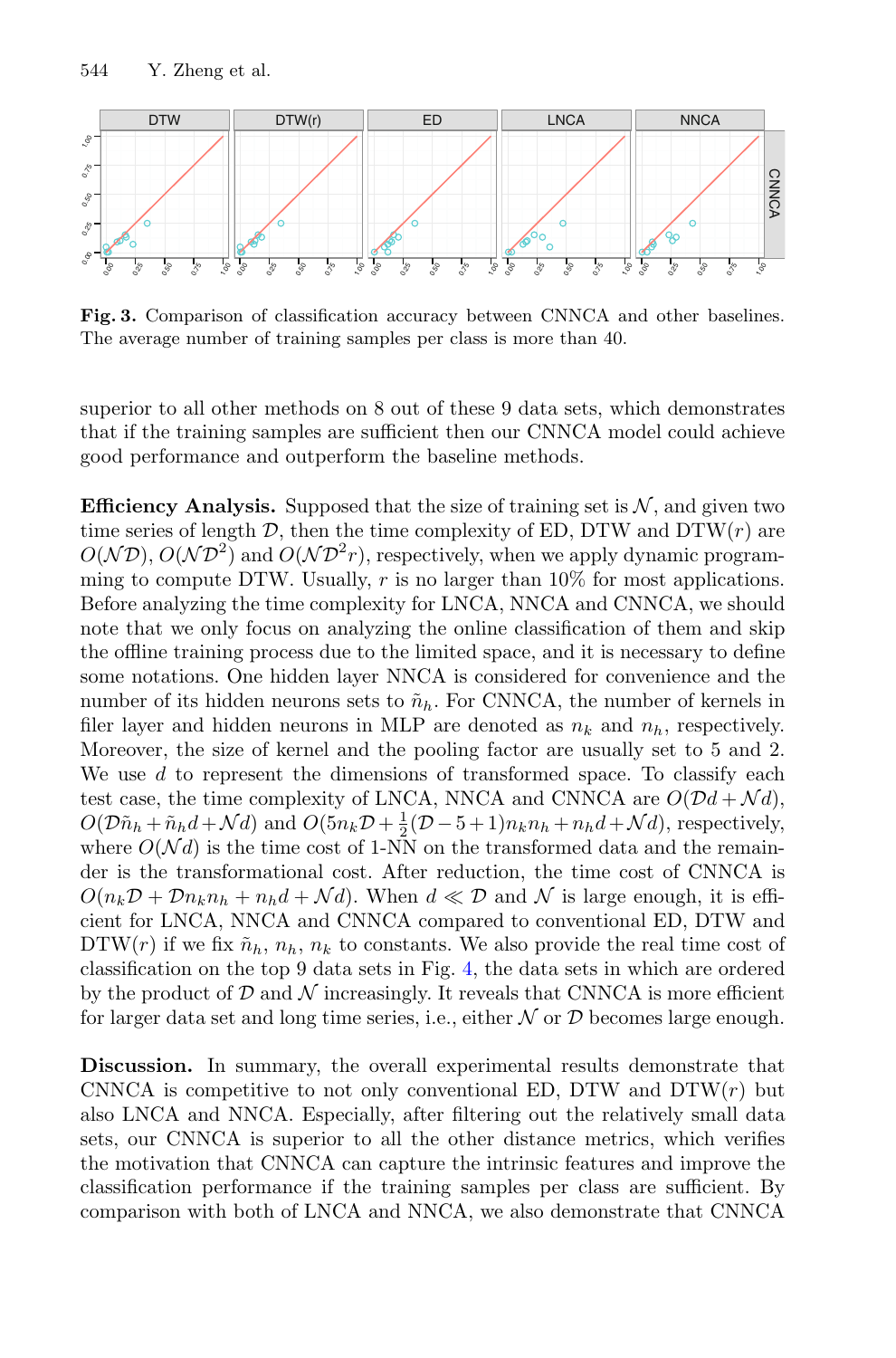

<span id="page-11-4"></span>**Fig. 4.** Time cost of each distance metric combined with 1-NN classifier

is more effective than them to some extent, which is benefited from the capability of capturing time shift property. On the other hand, CNNCA is more efficient than DTW and  $DTW(r)$  when the data set grows large enough and time series is long, e.g., for three large data sets, Thorax1, Thorax2 and StarLight in Fig. [4.](#page-11-4)

# <span id="page-11-2"></span>**6 Conclusions and Future Work**

In this paper, we proposed a novel CNNCA model for time series classification. Specifically, we extended the NCA model with CNN and MLP to learn distance metric and then combined 1-NN to classify time series. The benefit of introducing CNN into NCA is to get good feature representations for further classification, and MLP is used to combine these learnt features and obtain nonlinear transformation for better distance metric. For evaluation, we conducted experiments on a bunch of public time series data sets, and observed encouraging results. In particular, CNNCA is superior to current state-of-the-art methods when the training samples are sufficient. We hope this work could lead to many future studies. Actually, we plan to investigate better methods based on CNNCA and further improve the performance (e.g., efficiency) of time series classification.

**Acknowledgments.** This research was partially supported by grants from the National Science Foundation for Distinguished Young Scholars of China (Grant No. 61325010), the Natural Science Foundation of China (Grant No. 61403358), the Fundamental Research Funds for the Central Universities of China (Grant No. WK0110000042) and the Anhui Provincial Natural Science Foundation (Grant No. 1408085QF110). Qi Liu gratefully acknowledges the support of the Youth Innovation Promotion Association, CAS.

# <span id="page-11-0"></span>**References**

- 1. Batista, G., Wang, X., Keogh, E.J.: A complexity-invariant distance measure for time series. In: SIAM Conf. Data Min. (2011)
- <span id="page-11-3"></span>2. Bouvrie, J.: Notes on convolutional neural networks (2006)
- <span id="page-11-1"></span>3. Ding, H., Trajcevski, G., Scheuermann, P., Wang, X., Keogh, E.: Querying and mining of time series data: experimental comparison of representations and distance measures. Proc. VLDB Endow. **1**(2), 1542–1552 (2008)